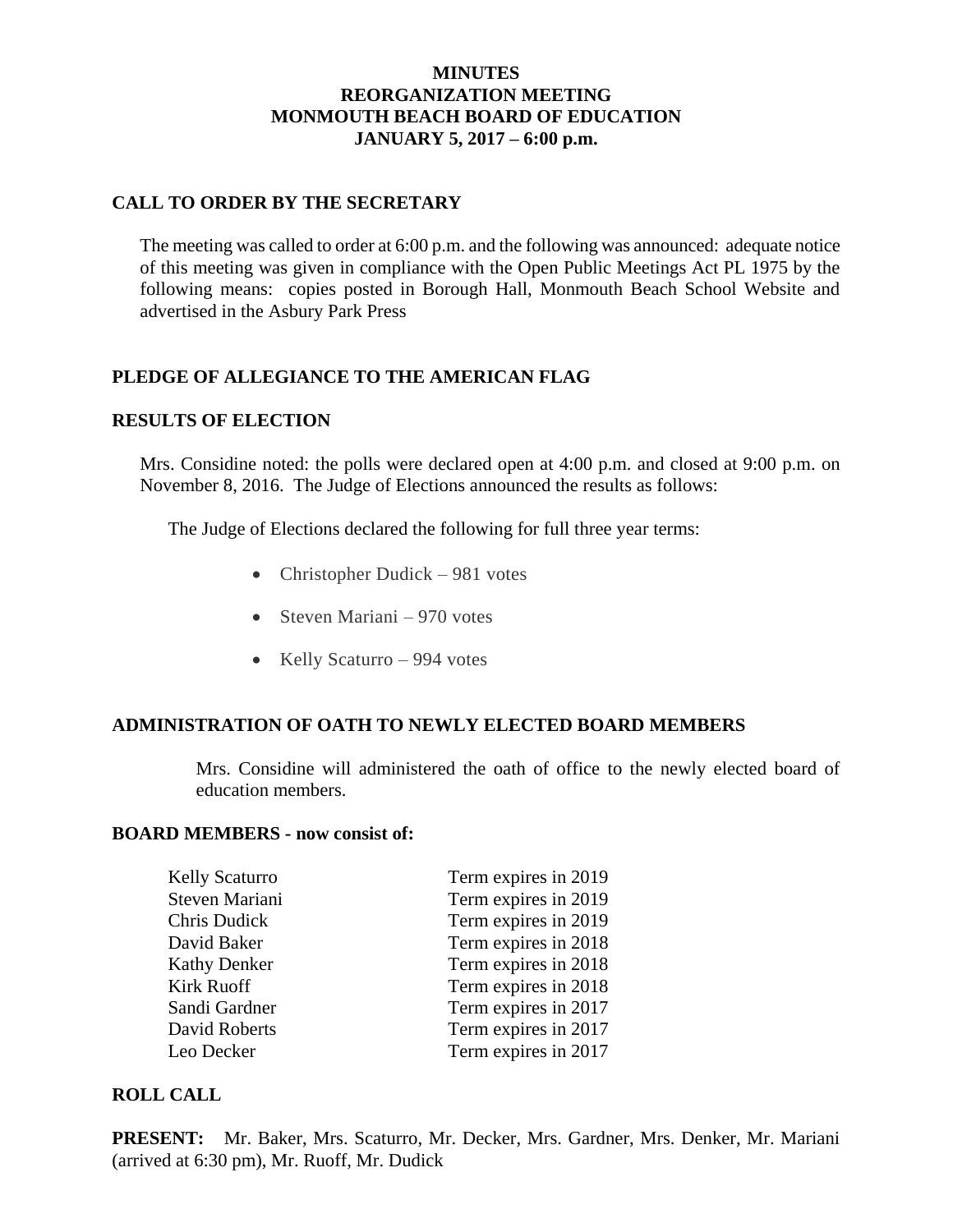#### **ALSO PRESENT**: Mr. Ettore, Spt., Mrs. Considine, SBA

**ABSENT:** Mr. Roberts

#### **NOMINATION AND ELECTION OF PRESIDENT**

Mrs. Considine called for nominations for President:

Mrs. Denker nominated Kirk Ruoff for President of the Board of Education and Mr. Decker seconded the nomination. There being no other nominations, Mr. Ruoff was elected President of the Board of Education by the following roll call vote:

**YES:** Mr. Baker, Mrs. Scaturro, Mr. Decker, Mrs. Gardner, Mrs. Denker, Mr. Dudick

### **NOMINATION AND ELECTION OF VICE PRESIDENT**

Mr. Ruoff, President, called for nominations of Vice-President.

Mr. Ruoff nominated Mrs. Gardner for Vice President of the Board of Education and Mrs. Denker seconded the nomination.

Mrs. Gardner was elected Vice-President of the Board of Education by the following roll call vote:

**YES:** Mr. Baker, Mrs. Scaturro, Mr. Decker, Mr. Ruoff, Mrs. Denker, Mr. Dudick

### **APPOINTMENT OF BOARD SECRETARY**

Mr. Ruoff moved seconded by Mr. Decker to adopt the following resolution: BE IT RESOLVED to appoint Linda Considine as Interim Business Administrator/Board Secretary

#### **PARLIAMENTARY PROCEDURES**

Mr. Ruoff moved seconded by Mr. Decker to adopt the following resolution: BE IT RESOLVED to adopt Roberts Rules of Order as the official parliamentary procedure manual to be used to conduct meetings and appoint the board secretary and board attorney to act as the parliamentarians for the calendar year 2017.

### **APPOINTMENT OF SCHOOL FUNDS INVESTOR**

Mr. Ruoff moved seconded by Mrs. Gardner to adopt the following resolution: BE IT RESOLVED to appoint the Business Administrator/Board Secretary as the School Funds Investor.

### **SET TIME AND DATES OF REGULAR BOARD MEETINGS –**

Mr. Ruoff moved seconded by Mr. Decker to adopt the following resolution: BE IT RESOLVED to set the following dates for board meetings which will begin at 7:30 p.m: -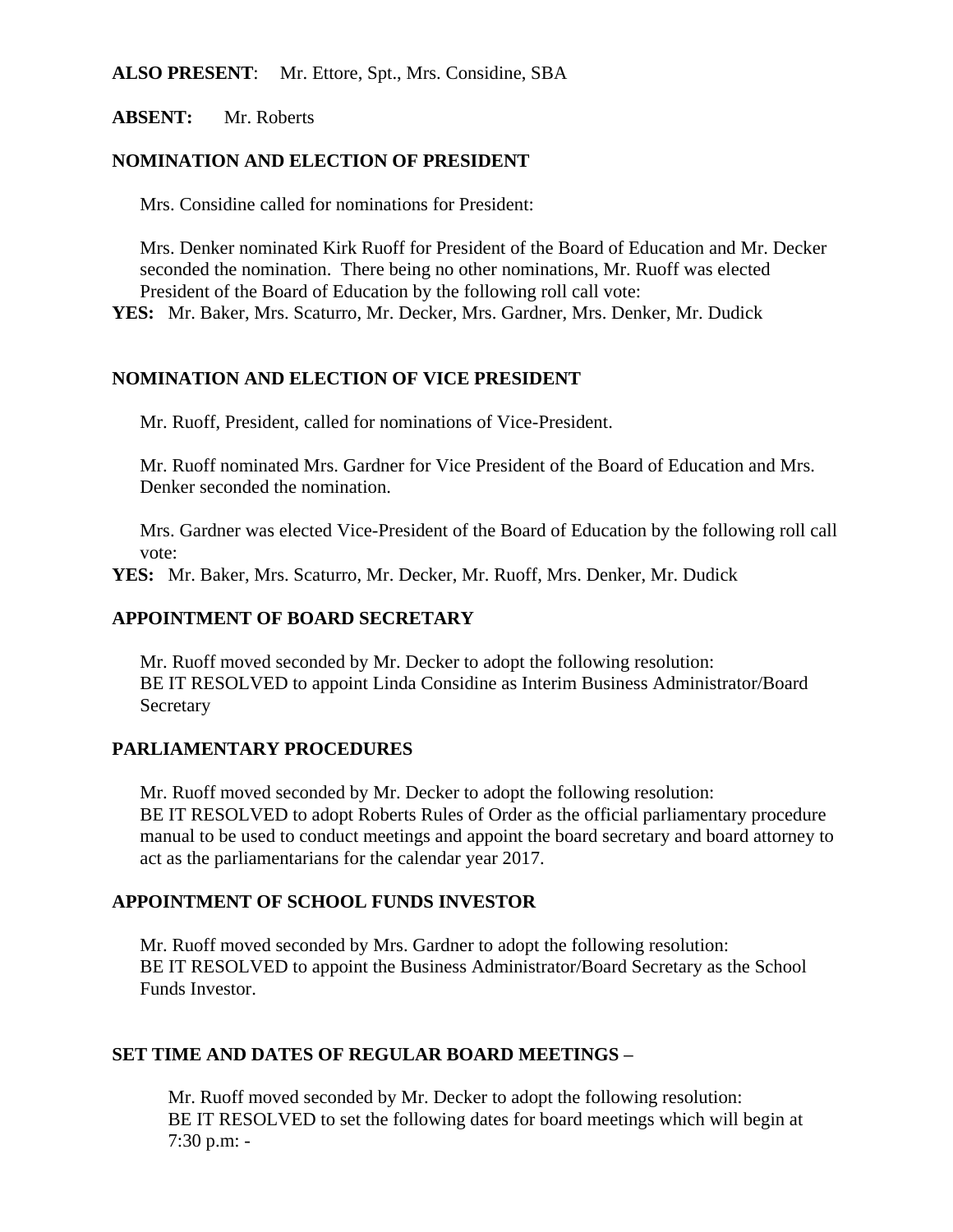| January 19   | Third Thursday         |
|--------------|------------------------|
| February 16  | Third Thursday         |
| March 16     | Third Thursday         |
| April 20     | Third Thursday         |
| May 18       | Third Thursday         |
| June 15      | Third Thursday         |
| July 20      | Third Thursday         |
| August 17    | Third Thursday         |
| September 21 | Third Thursday         |
| October 19   | Third Thursday         |
| November 16  | Second Thursday        |
| December 14  | <b>Second Thursday</b> |

Circumstances may force the rescheduling or addition of meetings. In such cases, notice will be given as provided in the Open Public Meetings Act

#### **DESIGNATION OF BANK AS OFFICIAL DEPOSITORY FOR SCHOOL FUNDS**

Mr. Ruoff moved seconded by Mr. Decker to adopt the following resolution: BE IT RESOLVED to appoint Investors Bank as official depository

### **AUTHORIZATION OF PERSONS TO SIGN CHECKS**

Mr. Ruoff moved seconded by Mr. Decker to adopt the following resolution: BE IT RESOLVED to appoint the following persons to sign checks:

General Fund:

President or Vice President, Superintendent and Business Administrator

Agency, Petty Cash and Student Activity: Superintendent or President and Business Administrator

Payroll:

Superintendent or President and Business Administrator

### **PETTY CASH FUNDS**

Mr. Ruoff moved seconded by Mr. Decker to adopt the following resolution: BE IT RESOLVED to set up two petty cash funds for the calendar year 2017 as follows:

Board of Education \$1,000 School Office \$ 100

**YES:** Mr. Baker, Mrs. Scaturro, Mr. Decker, Mrs. Gardner, Mrs. Denker, Mr. Dudick

### **APPOINTMENT OF MEDICAL INSPECTOR**

Mr. Ruoff moved seconded by Mr. Decker to adopt the following resolution: BE IT RESOLVED to appoint Dr. Morgan as medical inspector for the calendar year 2017 at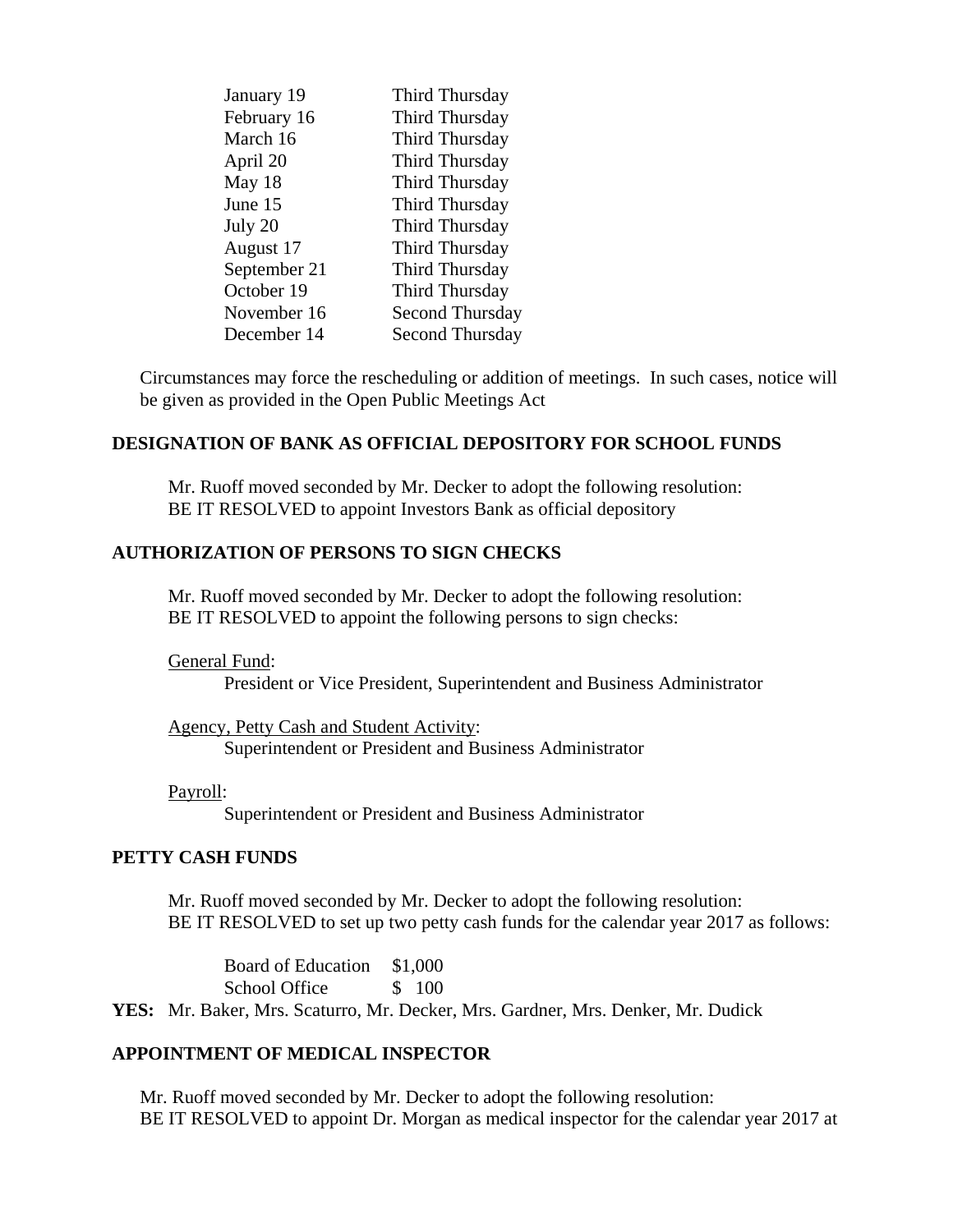a stipend of \$4,000.00

**YES:** Mr. Baker, Mrs. Scaturro, Mr. Decker, Mrs. Gardner, Mrs. Denker, Mr. Dudick

## **APPOINTMENT OF ATTORNEY**

Mr. Ruoff moved seconded by Mr. Decker to adopt the following resolution: WHEREAS, there exists a need for legal services and to hire an attorney; and

WHEREAS, such legal services can be provided only by a licensed attorney and the firm of Kenny, Gross, Kovats, Campbell and Parton of Red Bank is so recognized as such a firm; and

WHEREAS, funds are or will be available for this purpose at an hourly rate of \$145.

### BE IT RESOLVED BY THE MONMOUTH BEACH that:

- 1. The legal firm of Kenny, Gross, Kovats, Campbell and Parton, namely Douglas Kovats, of Red Bank is hereby retained to provide auditing services necessary in conjunction
- 2. The contract is awarded without competitive bidding as a "Professional Service" in accordance with the Public School Contracts Law, NJSA 18A:18A(a)(1), because it is for services performed by persons authorized by law to practice a recognized profession.
- 3. The anticipated term of this contract is 1 year.
- 4. Kenny, Gross, Kovats, Campbell and Parton of Red Bank has completed and submitted a Business Entity Disclosure Certification.
- 5. A copy of this resolution as well as the contract shall be placed on file with the Secretary of the Board.

**YES:** Mr. Baker, Mrs. Scaturro, Mr. Decker, Mrs. Gardner, Mrs. Denker, Mr. Dudick

### **APPOINTMENT OF ARCHITECT**

Mr. Ruoff moved seconded by Mrs. Denker to adopt the following resolution: WHEREAS, there exists a need for architectural services and to hire an architect; and

WHEREAS, such services can be provided only by a licensed architect and the firm of Kellenyi, Johnson & Wagner, and Eric Wagner of Red Bank is so recognized as such a firm; and

WHEREAS, funds are or will be available for this current projects that are to be completed

### BE IT RESOLVED BY THE MONMOUTH BEACH that:

- 1. The architectural services of the firm Kellenyi, Johnson & Wagner, and Eric Wagner, of Red Bank is hereby retained to provide architectural services necessary in conjunction with existing projects at a contract cost of \$140 per hour
- 2. The contract is awarded without competitive bidding as a "Professional Service" in accordance with the Public School Contracts Law, NJSA 18A:18A(a)(1), because it is for services performed by persons authorized by law to practice a recognized profession.
- 3. The anticipated term of this contract is 1 year or upon completion of project
- 4. Kellenyi, Johnson & Wagner, and Eric Wagner, of Red Bank has completed and submitted a Business Entity Disclosure Certification.
- 5. A copy of this resolution as well as the contract shall be placed on file with the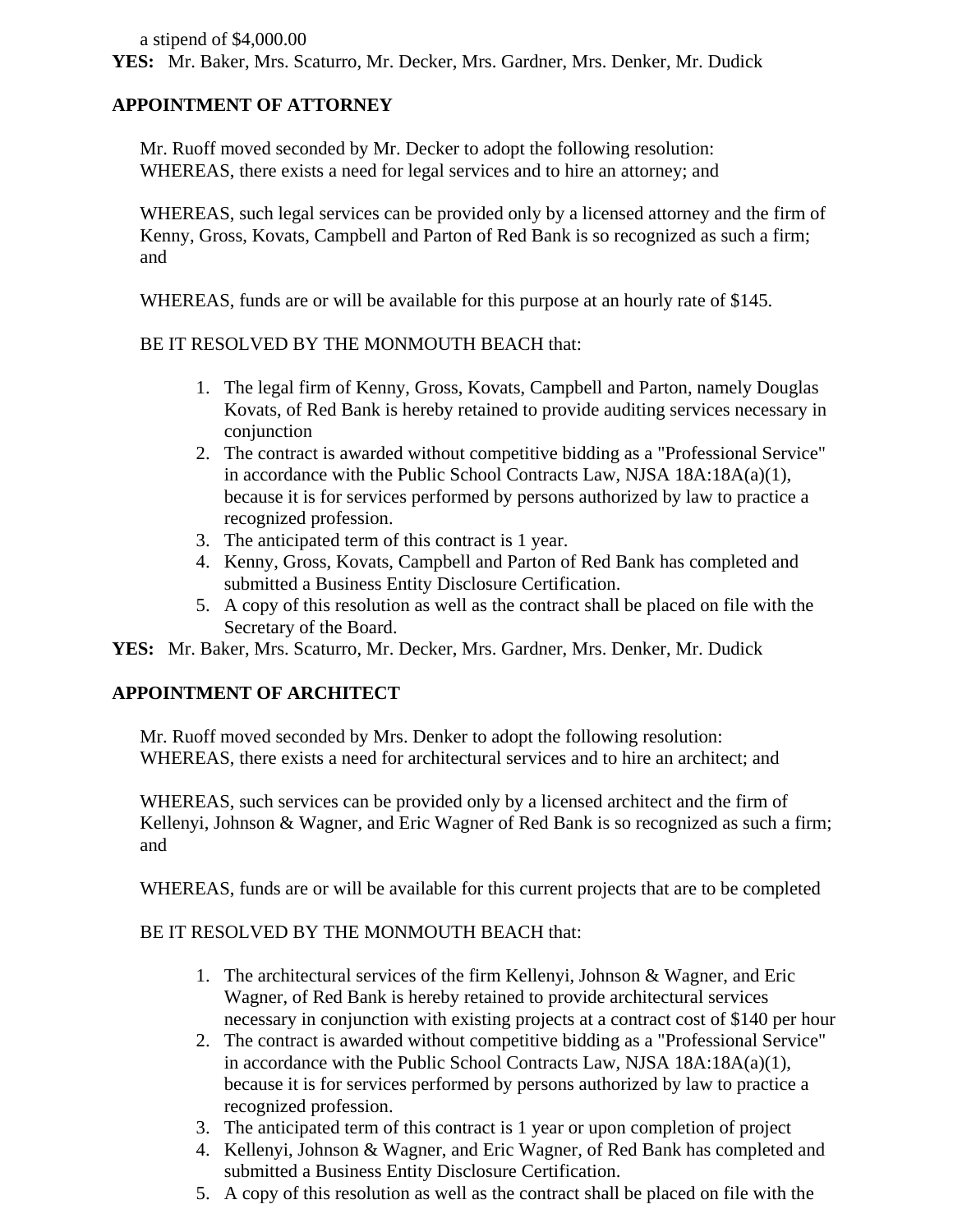Secretary of the Board.

**YES:** Mr. Baker, Mrs. Scaturro, Mr. Decker, Mrs. Gardner, Mrs. Denker, Mr. Dudick

## **APPOINTMENT OF AUDITOR**

Mr. Ruoff moved seconded by Mr. Decker to adopt the following resolution: WHEREAS, there exists a need for auditing services and to hire an auditor; and

WHEREAS, such auditing services can be provided only by a licensed auditor and the firm of Robert Hulsart, Jr. & Company of Wall Township is so recognized as such a firm; and

WHEREAS, funds in the amount of \$12,000 are or will be available for this purpose.

## BE IT RESOLVED BY THE MONMOUTH BEACH that:

- 1. The auditing firm of Robert Hulsart, Jr., of Wall Township is hereby retained to provide auditing services necessary in conjunction
- 2. The contract is awarded without competitive bidding as a "Professional Service" in accordance with the Public School Contracts Law, NJSA 18A:18A(a)(1), because it is for services performed by persons authorized by law to practice a recognized profession.
- 3. The Board of Education is required to review the report prior to the engagement of the annual audit, and to acknowledge its review of the report in the minutes that authorizes the engagement of the public school accountant.
- 4. The anticipated term of this contract is 1 year.
- 5. Robert Hulsart, Jr. has completed and submitted a Business Entity Disclosure Certification.
- 6. A copy of this resolution as well as the contract shall be placed on file with the Secretary of the Board.
- **YES:** Mr. Baker, Mrs. Scaturro, Mr. Decker, Mrs. Gardner, Mrs. Denker, Mr. Dudick

# **APPOINT OF POLICY CONSULTANT**

Mr. Ruoff moved seconded by Mrs. Scaturro to adopt the following resolution: WHEREAS, there exists a need for policy review services of the Monmouth Beach Board of Education.

WHEREAS, it has been determined that such policy review services are specialized in nature, require expertise in the field of policy review and can be provided only by someone with knowledge of policy and is not reasonably possible to describe the required services with written bid specifications, and

WHEREAS, funds are or will be available for this purpose in an amount not to exceed \$4,000.00.

NOW, THEREFORE BE IT RESOLVED, BY THE MONMOUTH BEACH BOARD OF EDUCATION IN THE COUNTY OF MONMOUTH, AS FOLLOWS: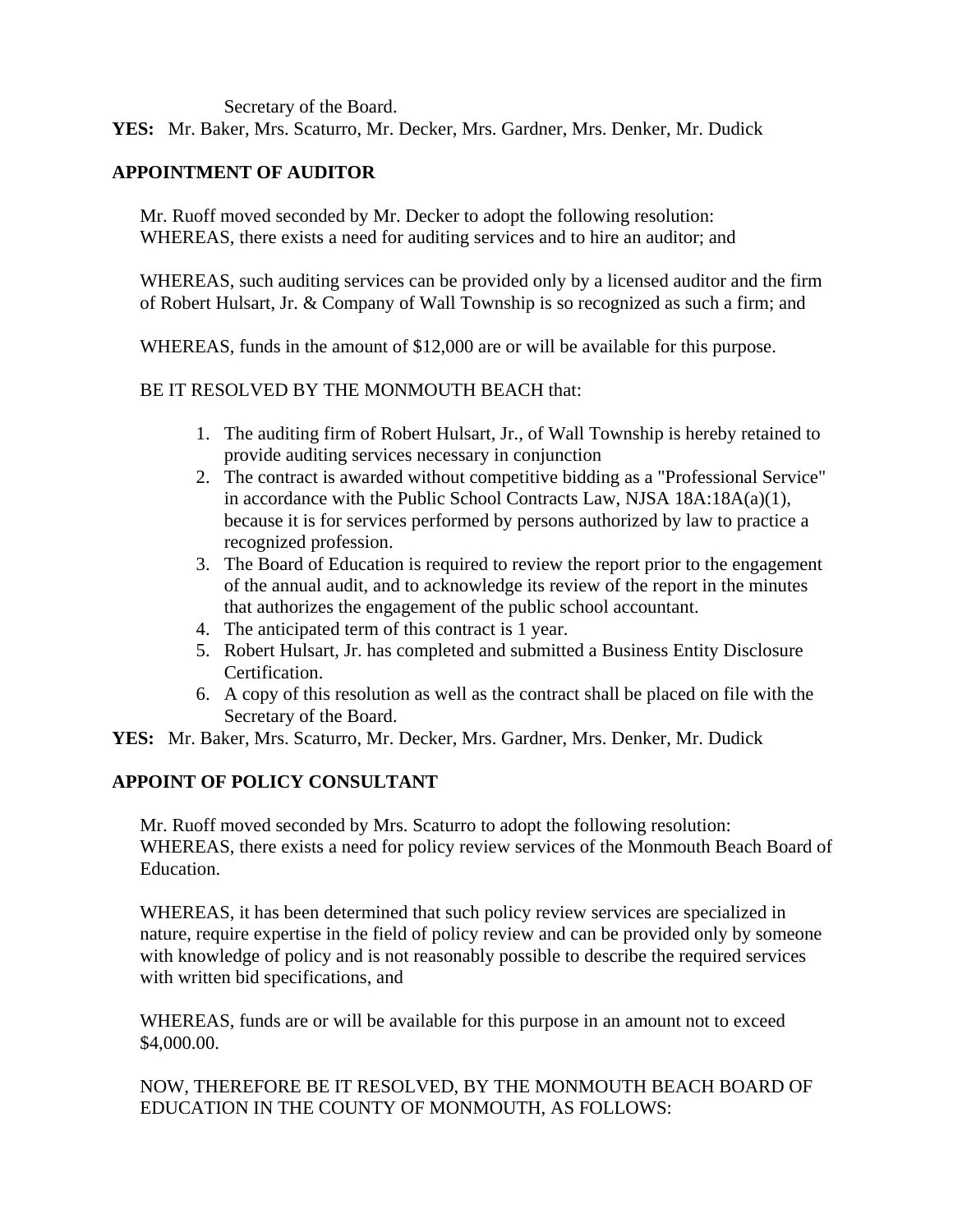- 1. The policy review services firm of Strauss Esmay Associates, Toms River, NJ 08753, is hereby retained to provide policy review services necessary.
- 2. This contract is awarded without competitive bidding as "Extraordinary Unspecifiable Services" in accordance with the Public School Contracts Law, N.J.S.A.18A:18A(a)(1) because it is for services performed by persons that cannot be reasonably described and bid.
- 3. A copy of this resolution as well as the contract shall be placed on file with the Secretary of the Board.

**YES:** Mr. Baker, Mrs. Scaturro, Mr. Decker, Mrs. Gardner, Mrs. Denker, Mr. Dudick

# **APPOINTMENT OF SPECIAL EDUCATION SERVICES**

Mr. Ruoff moved seconded by Mrs. Denker to adopt the following resolution: BE IT RESOLVED to appoint the following vendors to provide services to students in our district:

Suzanne Shafritz - Occupational Therapy Tender Touch – Occupational Therapy

# **APPOINTMENT OF ASBESTOS MANAGER**

Mr. Ruoff moved seconded by Mrs. Scaturro to adopt the following resolution: BE IT RESOLVED to appoint Robert Seidel as Asbestos Manager

## **APPOINTMENT OF PEST MANAGEMENT COORDINATOR**

Mr. Ruoff moved seconded by Mrs. Gardner to adopt the following resolution: BE IT RESOLVED to appoint Robert Seidel as Pest Management Coordinator

## **DESIGNATION OF NEWSPAPERS AND POSTING FOR PUBLIC MEETINGS ACT**

Mr. Ruoff moved seconded by Mrs. Denker to adopt the following resolution: Asbury Park Press, Link, and Monmouth Beach School, Monmouth Beach School Website

## **APPOINTMENT TO MONMOUTH EDUCATIONAL SERVICES COMMISSION**

Mr. Ruoff moved seconded by Mrs. Gardner to adopt the following resolution: BE IT RESOLVED to appoint Michael Ettore as representative to Monmouth County Educational Services Commission

## **ADOPT ALL PRESENT BOARD POLICIES AND BY LAWS**

Mr. Ruoff moved seconded by Mrs. Gardner to adopt the following resolution: BE IT RESOLVED to adopt all Policies and By Laws presently in effect.

## **ADOPT ALL PRESENT TEXTBOOKS AND CURRICULA**

Mr. Ruoff moved seconded by Mrs. Scaturro to adopt the following resolution: BE IT RESOLVED to adopt all textbooks and the following Curriculum as follows:

## **Guide Adoption or Revision Date**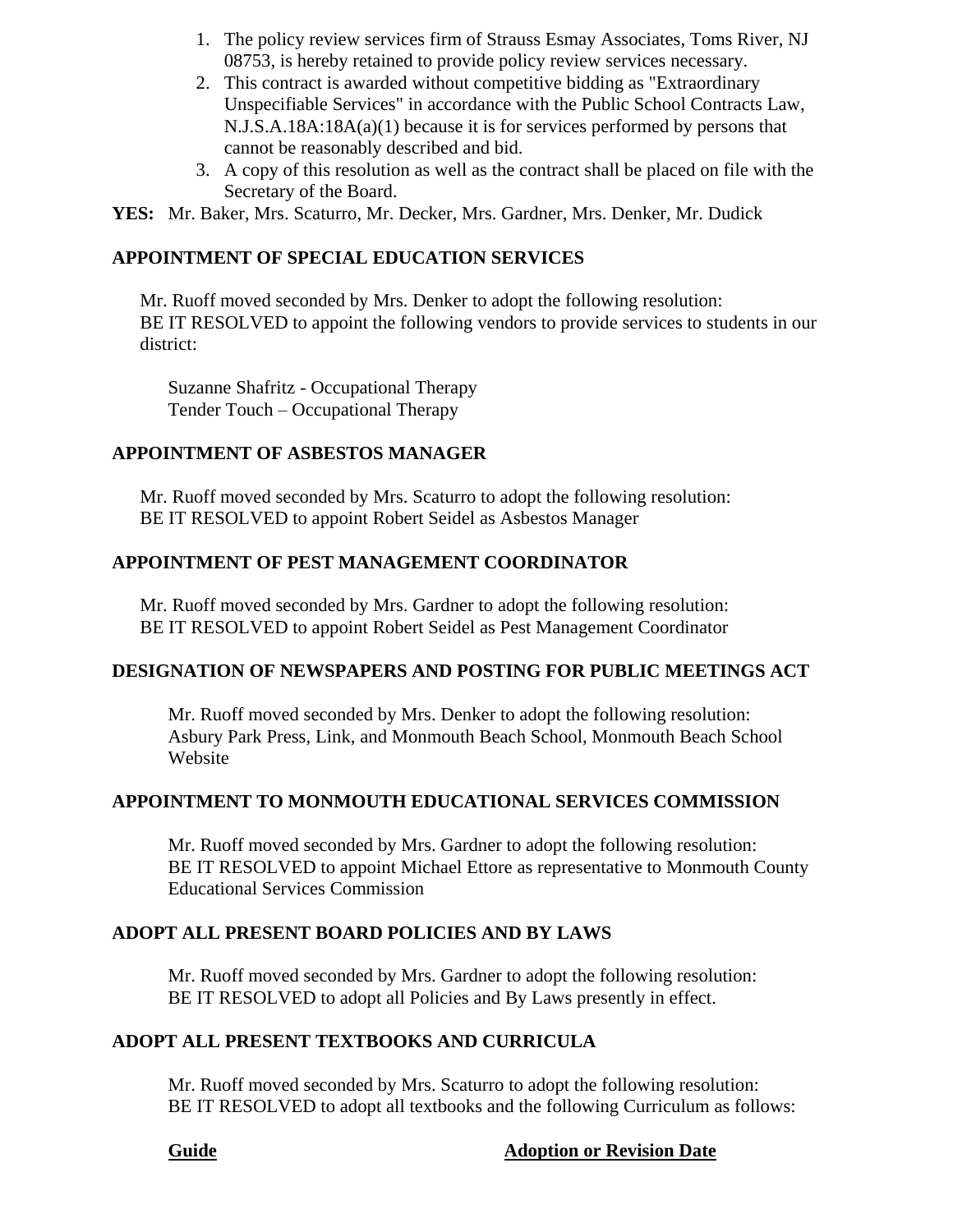Career Ed. and Family & Life Skills August 2012 & August 2016 Computer Technology October 2015 & August 2016 Gifted and Talented October 2015 (K-8) Health October 2015 (K-8) Language Arts Literacy September 2014 & October 2015 Mathematics September 2014 & August 2016 Physical Education August 2012 & October 2015 Art December 2012 (K-8) Music December 2012 & October 2016 Science **January 2015, August 2016, (upcoming** September 2017 (K-5)) Social Studies August 2012 & October, 2016 Word Language **August 2012 & October 2016** Preschool - Creative Curriculum January 2015 Guidance Plan and I  $\&$  R S September 2013

(See attachment for grade specific curricula)

## **ADOPT UNIFORM MINIMUM CHART OF ACCOUNTS AND IMPLEMENT BUDGET FOR THE CALENDAR YEAR 2017 (HANDBOOK 2R2)**

Mr. Ruoff moved seconded by Mr. Decker to adopt the following resolution: BE IT RESOLVED to adopt the Uniform Minimum Chart of Accounts for New Jersey Public Schools and School District Budget for the calendar year 2017.

### **APPOINT TAX SHELTER ANNUITY COMPANIES**

Mr. Ruoff moved seconded by Mr. Decker to adopt the following resolution: BE IT RESOLVED to appoint Equitable, Siracusa, Metlife, and Valic and as companies offering 403B plans to our district

### **APPOINT AFFIRMATIVE ACTION OFFICER**

Mr. Ruoff moved seconded by Mrs. Gardner to adopt the following resolution: BE IT RESOLVED to appoint Joshua DeSantis as Affirmative Action Officer

#### **APPOINT SUBSTANCE AWARENESS COORDINATOR**

Mr. Ruoff moved seconded by Mr. Decker to adopt the following resolution: BE IT RESOLVED to appoint Susan Gillick as Substance Awareness Coordinator

#### **APPOINT PUBLIC AGENCY COMPLIANCE OFFICER**

Mr. Ruoff moved seconded by Mrs. Gardner to adopt the following resolution: BE IT RESOLVED to appoint Linda Considine as Designated Public Agency Compliance Officer

#### **APPOINT 504 OFFICER**

Mr. Ruoff moved seconded by Mrs. Denker to adopt the following resolution: BE IT RESOLVED to appoint Joshua DeSantis as our 504 Officer

### **DESIGNATION OF CUSTODIAN OF PUBLIC RECORDS**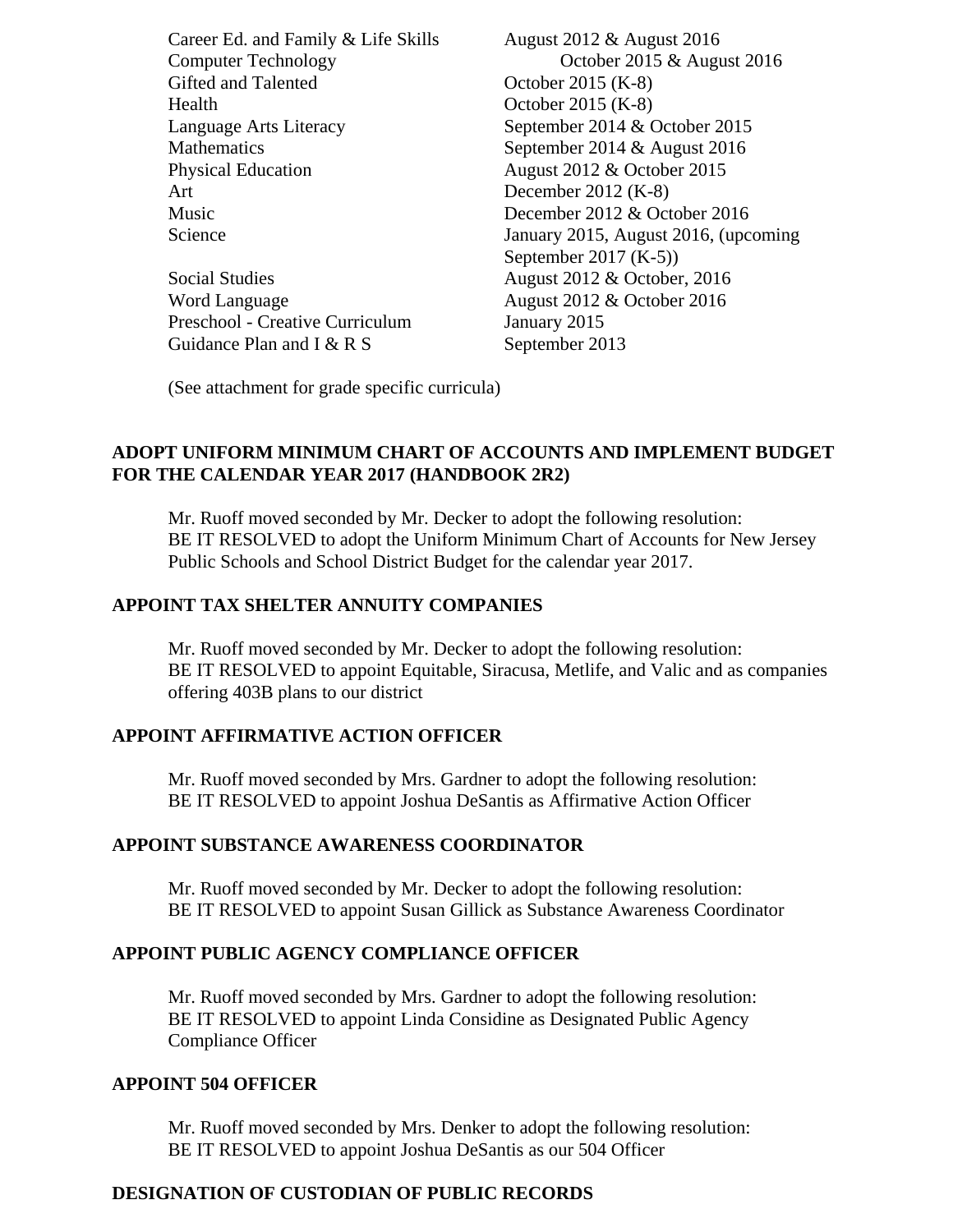Mr. Ruoff moved seconded by Mr. Decker to adopt the following resolution: BE IT RESOLVED to appoint Linda Considine as Custodian of Public Records

#### **APPOINTMENT OF ATTENDANCE OFFICER**

Mr. Ruoff moved seconded by Mrs. Gardner to adopt the following resolution: BE IT RESOLVED to appoint Joshua DeSantis as Attendance Officer

#### **RESOLUTION ON INVOKING THE DOCTRINE OF NECESSITY**

Mr. Ruoff moved seconded by Mr. Decker to adopt the following resolution:

WHEREAS, the School Ethics Act, N.J.S.A. 18A:12-21 et seq. was enacted by the New Jersey State Legislature to ensure and preserve public confidence in school board members and school administrators and to provide specific ethical standards to guide their conduct; and

WHEREAS, questions have arisen regarding how a Board should invoke the Doctrine of Necessity when a quorum of a board of education has conflicts of interest on a matter required to be voted upon; and

WHEREAS, the School Ethics Commission has provided some guidance in Public Advisory Opinion A03-98 (April 1, 1998), but finds that there is a need to repeat and clarify its opinion; and

WHEREAS, the opinion set forth that, when it is necessary for a Board to invoke the Doctrine of Necessity, the Board should state publicly that it is doing so, the reason that such action is necessary and the specific nature of the conflicts of interest; and

WHEREAS, the opinion further provided that if the Board must invoke the Doctrine of Necessity not just to vote, but also to form a negotiations committee because it is without even three members to serve as a committee, then the Board must determine whether to act as a committee of the whole or to choose a smaller negotiations committee from among its members after stating publicly its reason for doing so as set forth above; and

WHEREAS, in keeping with the Legislative purpose as set forth in N.J.S.A. 18A:12-22(a), the School Ethics Commission views public disclosure of conflicts of interest to be paramount when it is necessary to invoke the Doctrine of Necessity;

NOW THEREFORE BE IT RESOLVED that the School Ethics Commission hereby requires Boards of Education and Charter School Boards of Trustees that must invoke the Doctrine of Necessity to adopt a resolution setting forth that they are invoking the Doctrine, the reason for doing so and the specific nature of the conflicts of interest; and

BE IT FURTHER RESOLVED that Boards of Education and Charter School Boards of Trustees that invoke the Doctrine are directed to read the resolution at a regularly scheduled public meeting, post it where it posts public notices for 30 days and provide the Commission with a copy;

BE IT FURTHER RESOLVED that the Commission shall distribute this Resolution to the county superintendents for distribution to the school districts and charter schools, the New Jersey School Boards Association, the New Jersey Principals and Supervisors Association, the New Jersey Association of School Administrators, the New Jersey Association of School Business Officials and the New Jersey Education Association.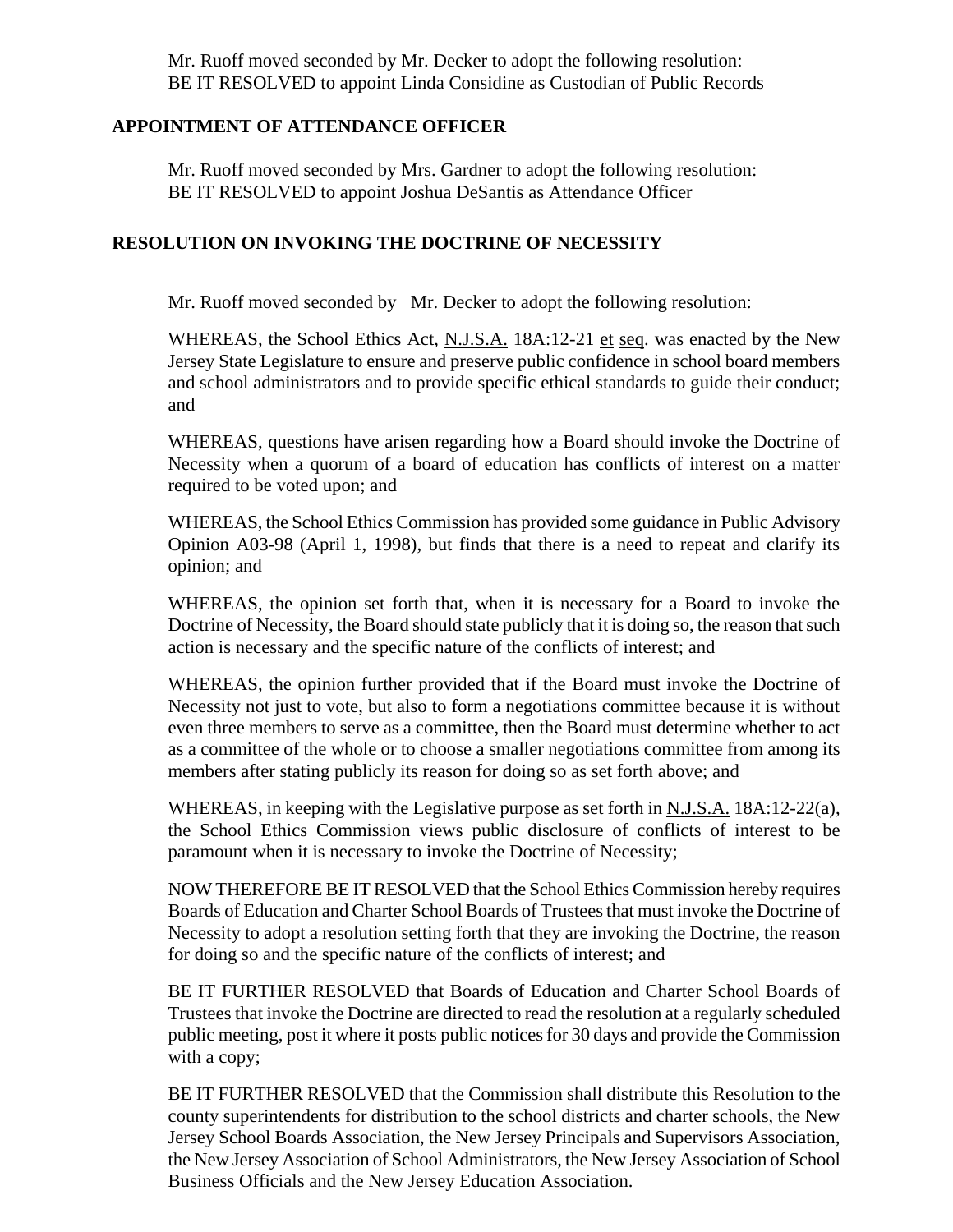## **APPOINTMENT OF PURCHASING AGENT**

Mr. Ruoff moved seconded by Mr. Decker to adopt the following resolution: BE IT RESOLVED to appoint Linda Considine as District Purchasing Agent as follows:

WHEREAS 18A:18A-2 provides that a board of education shall assign the authority, responsibility and accountability for the purchasing activity of the board of education to a person or persons who shall have the power to prepare advertisements, to advertise for and receive bids and to award contracts as permitted by this chapter, and

WHEREAS 18A:18A-3 provides that contracts, awarded by the purchasing agent that do not exceed in the aggregate in a contract year the bid threshold (Currently \$40,000, may be awarded by the purchasing agent without advertising for bids when so authorized by board resolution, and

WHEREAS 18A:18A-37, c. provides that all contracts that are in the aggregate less than 15% of the bid threshold (Currently \$6,000) may be awarded by the purchasing agent without soliciting competitive quotations if so authorized by board resolution,

NOW, THEREFORE BE IT RESOLVED, that the Monmouth Beach Board of Education pursuant to the statutes cited above hereby appoints Linda Considine as its duly authorized purchasing agent(s) as referenced by 18A:18A-2 of the new law that states the Purchasing agent means the secretary, business administrator and is duly assigned the authority, responsibility and accountability for the purchasing activity of the Monmouth Beach Board of Education up to \$40,000 and

BE IT FURTHER RESOLVED, that Linda Considine is hereby authorized to award contracts on behalf of the Monmouth Beach Board of Education that are in the aggregate less than 15% of the Bid threshold (Currently \$6,000) without soliciting competitive quotations, and

BE IT FURTHER RESOLVED, that Linda Considine is hereby authorized to seek competitive quotations, when applicable and practicable, before awarding contracts, when contracts in the aggregate exceed 15% of the bid threshold (Currently \$6,000) but less than the bid threshold of \$40,000

**YES:** Mr. Baker, Mrs. Scaturro, Mr. Decker, Mrs. Gardner, Mrs. Denker, Mr. Mariani, Mr. Dudick

## **ANNUAL TUITION RATE**

After discussion:

Mr. Ruoff moved seconded by Mrs. Denker to adopt the following resolution: BE IT RESOLVED to approve the following tuition rate for the calendar year 2017: Kindergarten through  $8<sup>th</sup>$  grade at a rate of \$5,500 per year

**YES:** Mr. Baker, Mrs. Scaturro, Mr. Decker, Mrs. Gardner, Mrs. Denker, Mr. Mariani, Mr. Dudick

### **STATE HEALTH BENEFIT WAIVER**

Mr. Ruoff moved seconded by Mr. Decker to adopt the following resolution: BE IT RESOLVED to adopt the following resolution for WAIVER OF COVERAGE OF STATE HEALTH BENEFITS:

WHEREAS, employees are permitted to waive their SHBP medical and prescription coverage - provided they have other health care coverage, and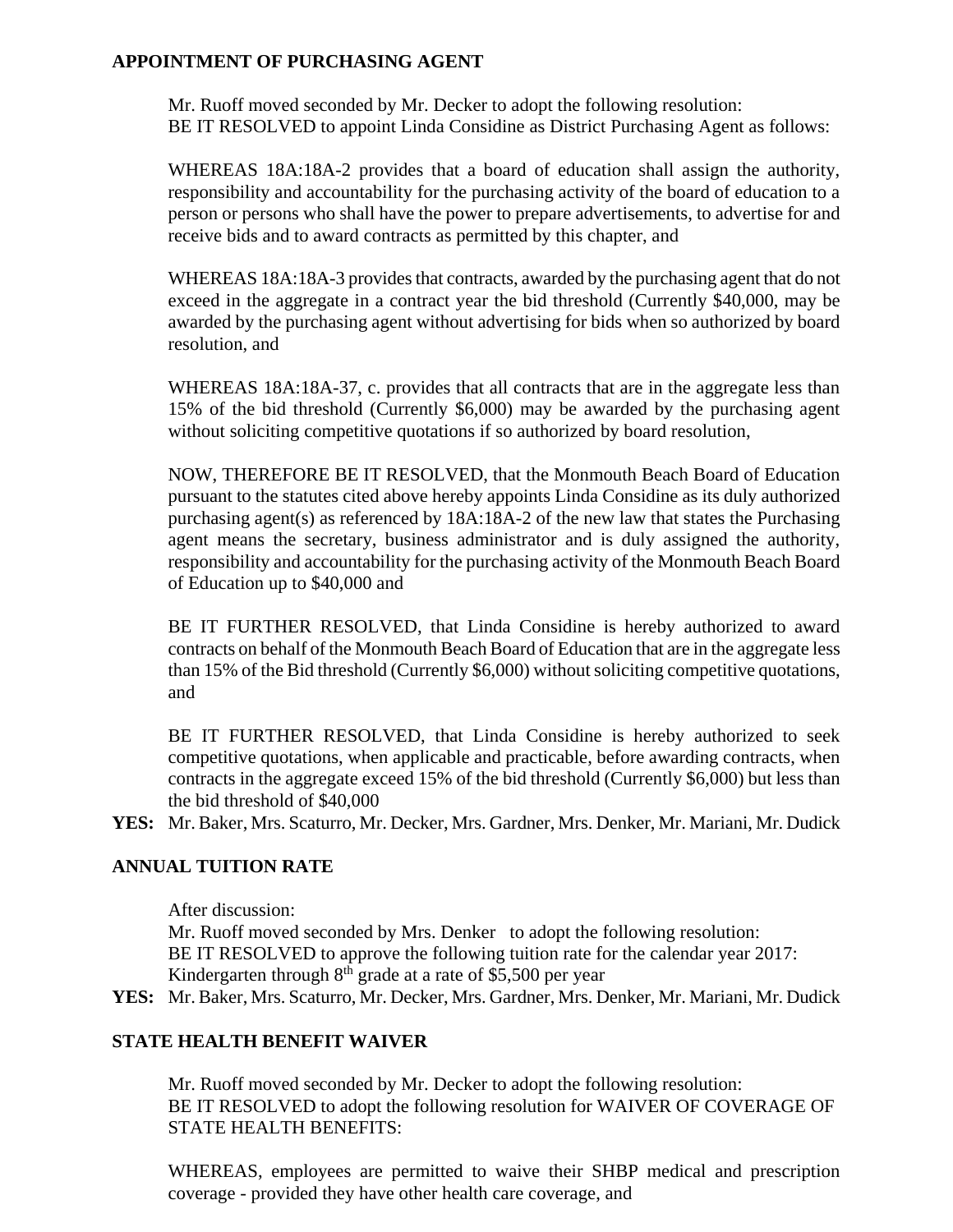WHEREAS, a State Health Benefits Program Coverage Waiver/Reinstatement Form and Active Employee Health Benefits Application must be submitted through the Board of Education Office to the SHBP in order to waive SHBP medical and prescription coverage, and

WHEREAS, to reinstate coverage under the SHBP, an employee must once again complete a State Health Benefits Program Coverage Waiver/Reinstatement Form and Active Employee Health Benefits Application, and

WHEREAS, the employee must notify the SHBP within 30 days of the loss of the other coverage and provide proof of loss of that coverage. And

WHEREAS, reinstatement will be effective immediately following the loss of the employee's other health plan coverage,

NOW THEREFORE BE IT RESOLVED, that the Monmouth Beach Board of Education offers the opt out plan to all active eligible employees, and

BE IT FURTHER RESOLVED, those active eligible employees who are eligible for other health care coverage will receive an incentive payment in accordance with State Guidelines of their premium plan, and

BE IT FURTHER RESOLVED, the incentive payment will be made twice a year on the closest pay date to February and June each year.

BE IT FURTHER RESOLVED, that the form of Cafeteria Plan shall be instituted effective January 1, 2017

## **APPROVAL FOR WORKSHOPS, CONFERENCES, MEETINGS, SEMINARS AND CONVENTIONS**

Mr. Ruoff moved seconded by Mrs. Gardner to adopt the following resolution: BE IT RESOLVED that the Monmouth Beach Board of Education approve staff members to attend workshops, conferences, meetings, seminars and conventions as deemed appropriate and approved by the Superintendent for the calendar year 2017 and receive reimbursement not to exceed \$250 per staff member in accordance with the amounts established by NJAC 6A:23B-1.1

BE IT FURTHER RESOLVED that the Board of Education approves travel and related expense reimbursement in accordance with NJAC 6A:23B-1.2(b) to a maximum expenditure of \$25,000 for all staff and board members

**YES:** Mr. Baker, Mrs. Scaturro, Mr. Decker, Mrs. Gardner, Mrs. Denker, Mr. Mariani, Mr. Dudick

Mr. Ruoff moved seconded by Mrs. Scaturro to adopt the following resolution: BE IT RESOLVED to adopt the following Board Travel resolution:

WHEREAS, The Monmouth Beach Board of Education is required pursuant to N.J.S.A. 18A:11-12 to adopt policy and approve travel expenditures by district employees and board members using local, State, or Federal funds to ensure that travel is educationally necessary and fiscally prudent; and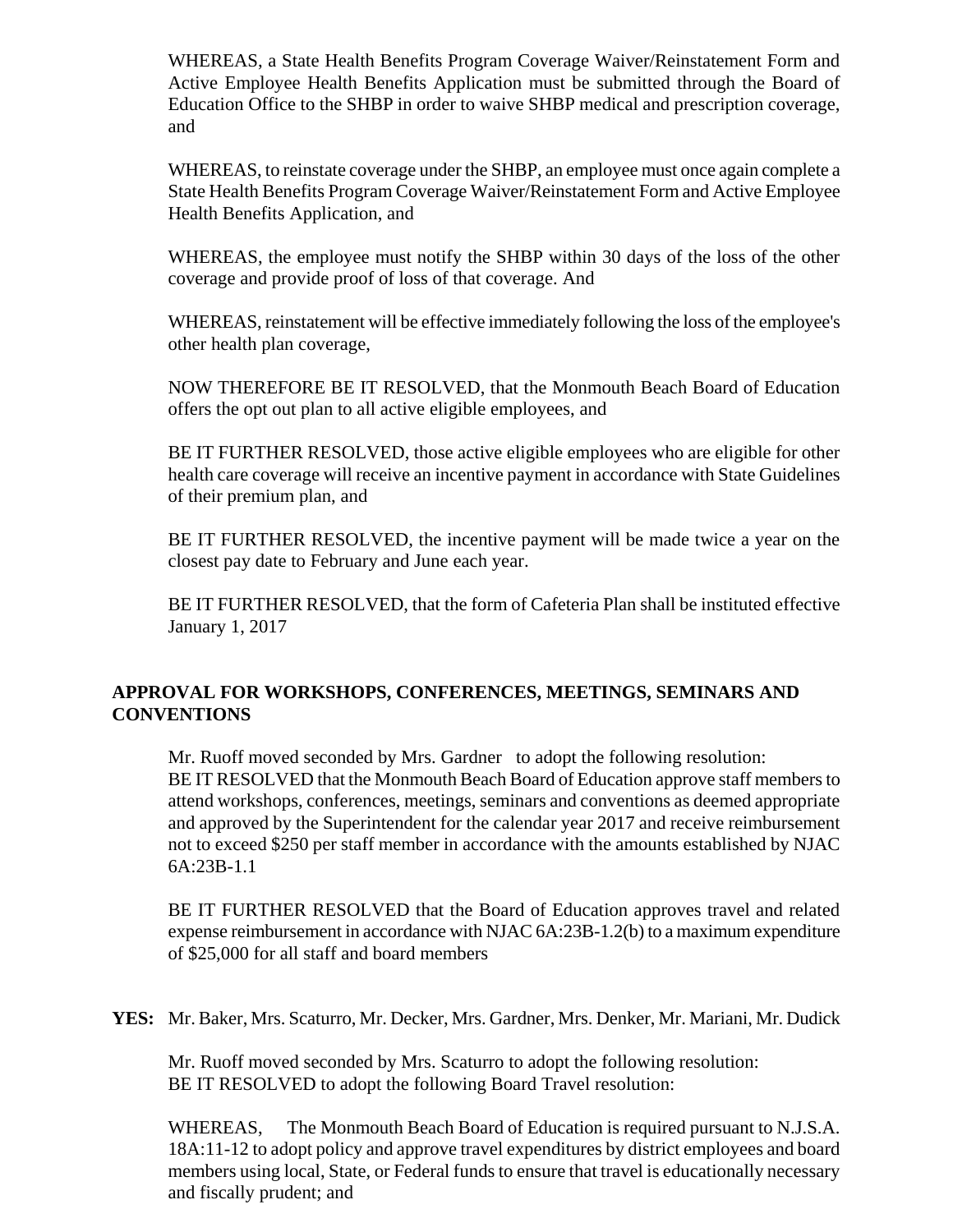WHEREAS, The Board of Education is authorized pursuant to N.J.S.A. 18A:11-12(h) to authorize travel for multiple months so long as the approval is itemized by event, total cost, and number of board members or employees attending the event; and

WHEREAS, The Board of Education has determined that the training and informational programs sponsored by NJSBA and set forth below are directly related to and within the scope of board members' duties; and

WHEREAS, The Board of Education has determined that the training and informational programs sponsored by NJSBA and set forth below are directly related to and within the scope of the listed job title's current responsibilities and the board's professional development plan; and

WHEREAS, The Board of Education has determined that participation in the NJSBA training and informational programs requires school district travel expenditures and that this travel is critical to the instructional needs of the district and/or furthers the efficient operation of the district; and

WHEREAS, The Board of Education has determined that the school district travel expenditures to NJSBA programs are in compliance with State travel guidelines as established by the Department of the Treasury and within the guidelines established by the federal Office of Management and Budget; and are consistent with guidance provided by the Commissioner of Education, and except as superseded by conflicting provision of Title 18A of the New Jersey Statutes; and

WHEREAS, The Board of Education finds that a mileage reimbursement rate equal to that of the current federal Internal Revenue Service mileage reimbursement rate per mile is a reasonable rate; and

WHEREAS, The Board of Education has determined that participation in the NJSBA training and informational programs is in compliance with the district policy on travel; and

WHEREAS, Reimbursement for lodging and meals for overnight travel after September 1 will be approved with a Commissioner waiver; therefore be it

RESOLVED, That the Board of Education hereby approves the attendance of the listed number of school board members and district employees at the listed NJSBA training and informational programs, and the costs of attendance including all registration fees, and statutorily authorized travel expenditures, provided that such expenditures are within the annual maximum travel expenditure amount; and, be it further

RESOLVED, That the Monmouth Beach Board of Education authorizes in advance, as required by statute, attendance at the following NJSBA training programs and informational events:

**YES:** Mr. Baker, Mrs. Scaturro, Mr. Decker, Mrs. Gardner, Mrs. Denker, Mr. Mariani, Mr. Dudick

# **CODE OF ETHICS - TRAINING**

Mr. Ruoff moved seconded by Mrs. Denker to adopt the following resolution: BE IT RESOLVED, that the Board of Education Members will have the required Board of Ethics Training session as required under N.J.A.C. 6:3-1.3 and N.J.A.C.6A:30.

RESOLVED, that the New Jersey School Boards Association "Code of Ethics" shall be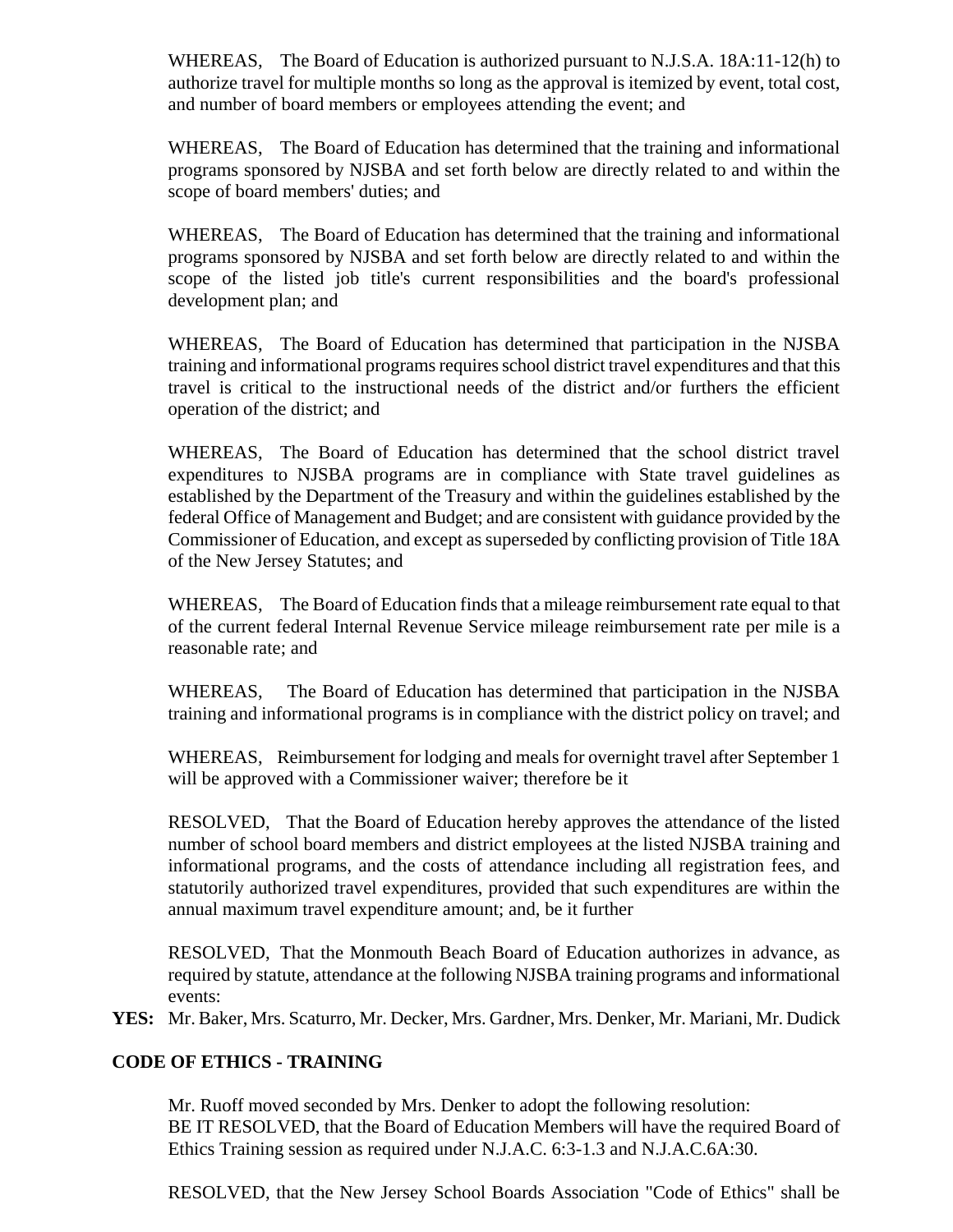considered the official Code of Ethics of the Monmouth Beach Board of Education:

# **CODE OF ETHICS**

a. I will uphold and enforce all laws, state board rules and regulations, and court orders pertaining to schools. Desired changes should be brought about only through legal and ethical procedures.

b. I will make decisions in terms of the educational welfare of children and will seek to develop and maintain public schools which meet the individual needs of all children regardless of their ability, race, creed, sex or social standing.

c. I will confine my Board action to policy-making, planning, and appraisal, and I will help to frame policies and plans only after the board has consulted those who will be affected by them.

d. I will carry out my responsibility, not to administer the schools, but, together with my fellow Board members, to see that they are well run.

e. I will recognize that authority rests with the Board of Education and will make no personal promises nor take any private action which may compromise the Board.

f. I will refuse to surrender my independent judgment to special interest or partisan, political groups or to use the schools for personal gain or for the gain of friends.

g. I will hold confidential all matters pertaining to the schools which, if disclosed, would needlessly injure individuals or the schools. But in all other matters, I will provide accurate information and, in concert with my fellow Board members, interpret to the staff the aspirations of the community for its schools.

h. I will vote to appoint the best qualified personnel available after consideration of the recommendation of the chief administrative officer.

i. I will support and protect school personnel in proper performance of their duties.

j. I will refer all complaints to the chief administrative officer and will act on such complaints at public meetings only after failure of an administrative solution.

**YES:** Mr. Baker, Mrs. Scaturro, Mr. Decker, Mrs. Gardner, Mrs. Denker, Mr. Mariani, Mr. Dudick

## **APPOINTMENT OF COMMITTEE MEMBERS**

Mr. Ruoff moved seconded by Mrs. Denker to approve the following Committee: **PERSONNEL-**

| Chair:        | Members:                                    |
|---------------|---------------------------------------------|
| Sandi Gardner | Kathy Denker, David Roberts, Kelly Scaturro |

Mr. Ruoff moved seconded by Mr. Mariani to approve the following Committee: **FINANCE-**

| Chair:      | Members:                                 |
|-------------|------------------------------------------|
| Leo Decker, | Steve Mariani, David Baker, Chris Dudick |

Mr. Ruoff moved seconded by Mrs. Denker to approve the following Committee: **CURRICULUM AND INSTRUCTION -**